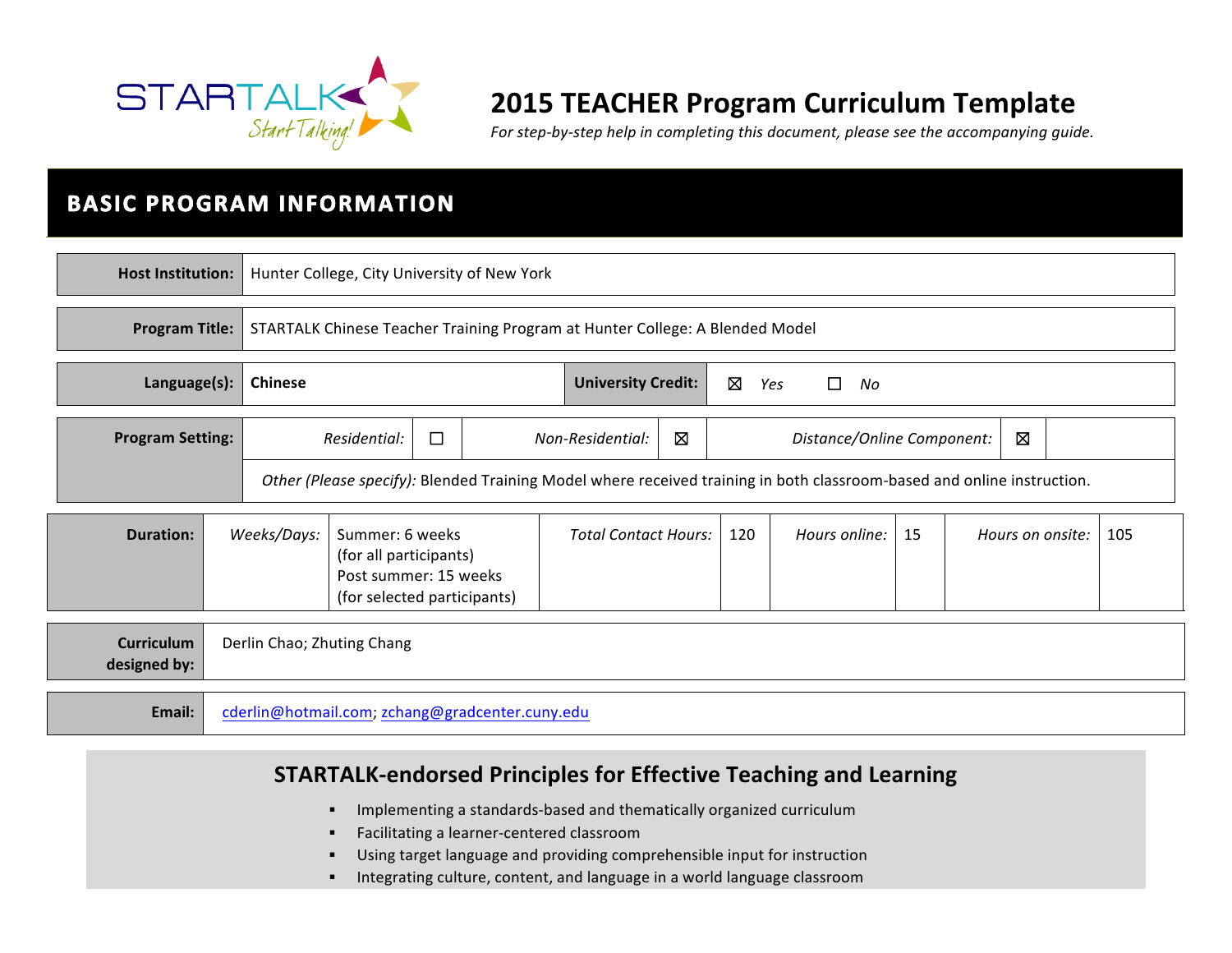- **•** Adapting and using age-appropriate authentic materials
- Conducting performance-based assessment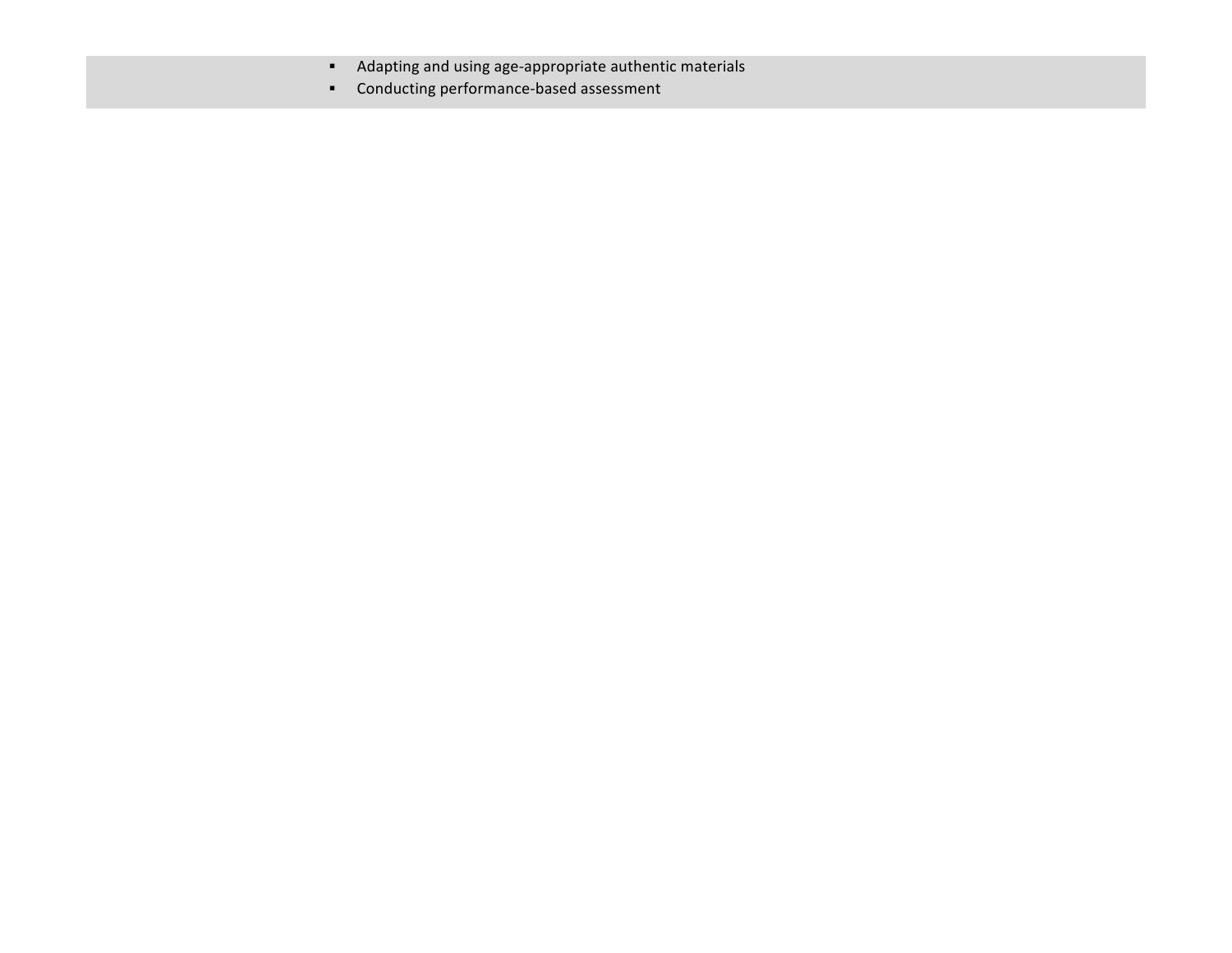### **Overview**

In a paragraph, describe your target audience. Who will your participants be? How will you know what the needs of your participants will be? What do you hope that your participants will be able to do as a result of this program?

Our program enrolls 25 participants. Most of the participants will be students at Hunter College who are enrolled in the MA program in the Teaching of Chinese Leading to Initial Certification that is offered by the state of New York. Additionally, we recruit pre-service and in-service teachers at Grade 7-12, as well as current and prospective tutors for the Chinese Flagship program that is offered at Hunter College.

For participants coming from the MA program, we know through their coursework in which areas they need help most. For participants who are Flagship tutors, we know their needs through observing their tutorial sessions. In addition to that, we get to know the participants' background and needs through reviewing the relevant components of their STARTALK applications, such as questions that ask them to describe their strength and indicate particular knowledge, skills, and experience they would like to obtain through the program.

Our program utilizes a blended model, which features a combination of face-to-face and online sessions. The program lasts six weeks: the face-to-face session runs from Monday to Thursday during the first five weeks of the program, and the online session takes place on Fridays during those five weeks, plus three days in the last week of the program, and the program ends on the fourth day of the last week with final assessments. The face-to-face session includes four components: (1) a three-day preparation workshop that introduces and practices STARTALK-endorsed principles for effective teaching and learning, (2) a one-day workshop that focuses on task-based online teaching, (3) a three-day seminar that discusses proficiency-based planning, teaching, and assessment, and (4) a four-week micro-teaching and practicum. During the micro-teaching and practicum, participants will observe the lead teacher of our STARTALK student program, teach one or two 50-minute lessons to the students, and conduct daily tutorial sessions with the students. As a preparation for the microteaching and practicum, participants will reflect on the preceding workshops and draft lesson plans for the classes they are going to teach in the following weeks. Participants will present their lesson plans and rehearse them with the lead teacher and their peers. The teaching will be videotaped with follow-up critique sessions held with the lead teacher and the fellow workshop participants. The online session allows participants to put into practice what is introduced at the preceding workshop on task-based instruction through tutoring students in our STARTALK program. Similar to the face-to-face session, the lead teacher will observe the online tutorial sessions. Participants will discuss online with the lead teacher and peers regarding questions and problems in lesson planning and instruction.

Eligible participants can earn 3 to 6 graduate credits (CHND712 Methods; CHIN709 Independent Study) during the summer program. The post-summer program takes the form of two semester-long graduate-level pedagogy courses (CHIN701 Chinese Phonology; CHIN703 Chinese Orthography and Lexicology). Participants can take one or both of the courses to earn 3 to 6 additional graduate credits. Those credits can count toward the MA degree and the New York State teacher certification.

By the end of the program, participants will be able to 1) plan their lessons using backward design; 2) conduct classes that meet the state and national standards; 3) establish learning objectives that reflect specific proficiency targets; 4) use performance-based assessments that involve three modes of communication; 5) design pair and/or small group activities supported by meaningful contexts; 6) create learner-centered classrooms in the target language with comprehensible input.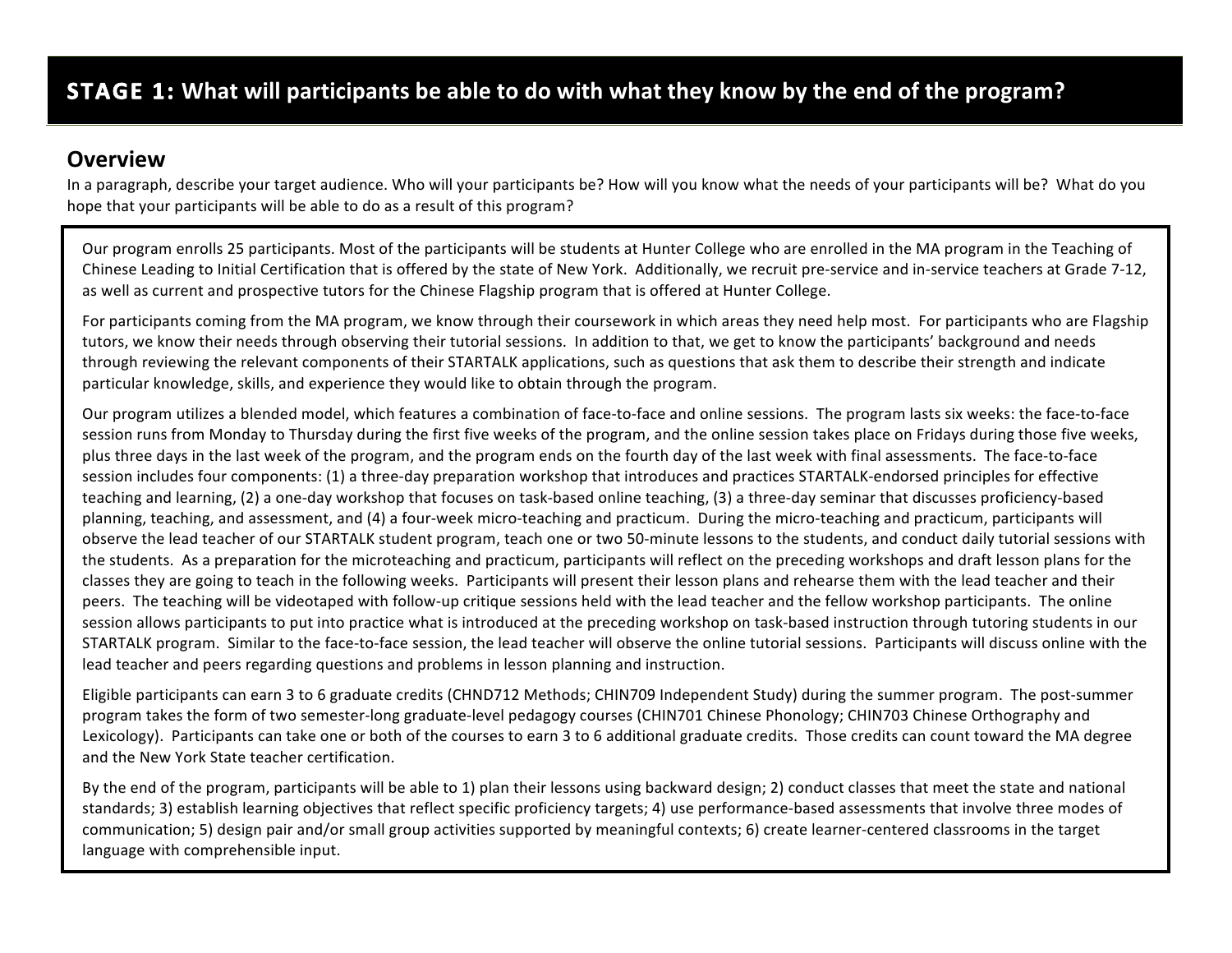## **Program Goals**

What do you hope participants will be able to do after the program ends? Use the *Teacher Effectiveness for Language Learning* (TELL) Framework (www.TELLproject.com) to guide the development of your program goals. Identify the TELL domains and supporting TELL criteria statements that capture the major concepts or topics identified in your program overview.

| <b>TELL DOMAINS</b>     | <b>TELL CRITERIA STATEMENTS</b><br>Number the Criteria statements here and then transfer to Stage 2.                                                                                                                                                                                                                                                                                                                                                                                                                                 |
|-------------------------|--------------------------------------------------------------------------------------------------------------------------------------------------------------------------------------------------------------------------------------------------------------------------------------------------------------------------------------------------------------------------------------------------------------------------------------------------------------------------------------------------------------------------------------|
| Planning                | P1. I plan learning experiences based on my local curriculum and state and<br>national standards.                                                                                                                                                                                                                                                                                                                                                                                                                                    |
| Planning                | P6. I use the backward design process to plan lessons that lead students to<br>meet the unit performance objectives.<br>a. I set daily performance objectives that are focused on proficiency<br>targets and are based on meaningful contexts.<br>I plan activities that enable students to meet the daily performance<br>objectives.                                                                                                                                                                                                |
| The Learning Experience | LE4. I ensure that students receive comprehensible input.<br>a. I ensure that at least 90% of what I say and/or materials I share<br>with my students are in the target language.<br>c. I use a variety of strategies (e.g. visuals, concrete objects, hands-on<br>experiences) to make language comprehensible.<br>e. I frequently check for understanding in a variety of ways<br>throughout the lesson.<br>I consciously monitor how much I say in order to maximize student<br>opportunities to produce language in each lesson. |
| The Learning Experience | LE5. I provide opportunities for my students to acquire language in<br>meaningful contexts.<br>b. My students engage in language learning opportunities anchored<br>in the modes of communication.<br>My students engage daily in pair and/or small group activities.                                                                                                                                                                                                                                                                |
|                         |                                                                                                                                                                                                                                                                                                                                                                                                                                                                                                                                      |

You may add additional rows as necessary.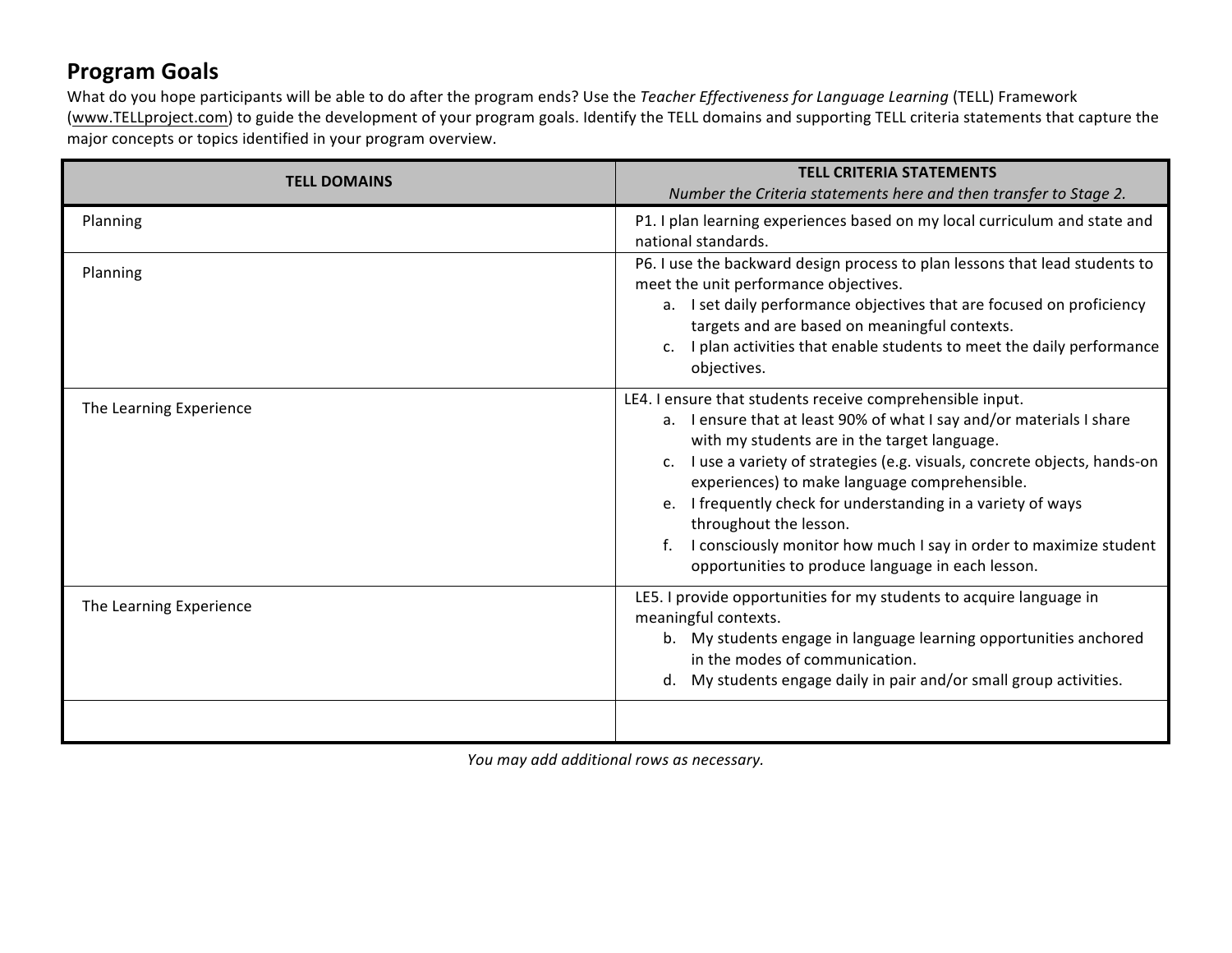# STAGE 2: How will participants demonstrate what they can do with what they know by the end of the **program?**

### **Performance Assessment**

What evidence will participants produce to demonstrate their understanding of the TELL criteria?

| <b>TELL CRITERIA STATEMENTS</b><br>Number the Criteria statements here and then transfer to Stage 3.                                                                                                                                                                                                                                        | <b>EVIDENCE/PRODUCT AND BRIEF DESCRIPTION</b>                                                                                                                                                                                                                                                                                                                                                                                                                                                                                                                                                                                                                                                                                                                                                                                                                                                                                                                                                                                                                                                                                                                           |
|---------------------------------------------------------------------------------------------------------------------------------------------------------------------------------------------------------------------------------------------------------------------------------------------------------------------------------------------|-------------------------------------------------------------------------------------------------------------------------------------------------------------------------------------------------------------------------------------------------------------------------------------------------------------------------------------------------------------------------------------------------------------------------------------------------------------------------------------------------------------------------------------------------------------------------------------------------------------------------------------------------------------------------------------------------------------------------------------------------------------------------------------------------------------------------------------------------------------------------------------------------------------------------------------------------------------------------------------------------------------------------------------------------------------------------------------------------------------------------------------------------------------------------|
| P1. I plan learning experiences based on my local curriculum and state and<br>national standards.                                                                                                                                                                                                                                           | Participants will specify national standards and address them in each<br>$\bullet$<br>lesson plan they make.<br>Participants will discuss how their lesson plans reflect the national<br>$\bullet$<br>standards in the edTPA planning and assessment commentaries. (The<br>edTPA is a teacher performance assessment adopted by New York State.<br>One of its components is to ask teacher candidates to analyze their<br>teaching through writing commentaries on lesson planning, classroom<br>instruction, and assessment.)<br>The lesson plans and edTPA commentaries will be reviewed by the lead<br>instructor, and discussed with the participants.                                                                                                                                                                                                                                                                                                                                                                                                                                                                                                              |
| P6. I use the backward design process to plan lessons that lead students to<br>meet the unit performance objectives.<br>a. I set daily performance objectives that are focused on proficiency<br>targets and are based on meaningful contexts.<br>I plan activities that enable students to meet the daily performance<br>c.<br>objectives. | Participants will specify performance objectives in each lesson plan they<br>$\bullet$<br>make, and indicate how well students can fulfill such objectives in terms<br>of proficiency targets.<br>In the lesson plans, participants will construct meaningful contexts that<br>$\bullet$<br>are aimed at helping students understand and carry out specific learning<br>activities.<br>Supported by the meaningful contexts, participants will design specific<br>learning activities in the lesson plans that enable students to meet the<br>performance objectives.<br>In the edTPA planning and assessment commentaries, participants will<br>discuss the rationale behind the contexts contructed and activities<br>designed in the lesson plans toward the fulfillment of learning<br>objectives.<br>The lesson plans and edTPA commentaries will be reviewed by the lead<br>instructor, and discussed with the participants.<br>In the daily reflections, participants will share their thoughts about the<br>lesson planning experience, and discuss what they have learned in terms<br>of setting and meeting objectives. The reflections are posted online and |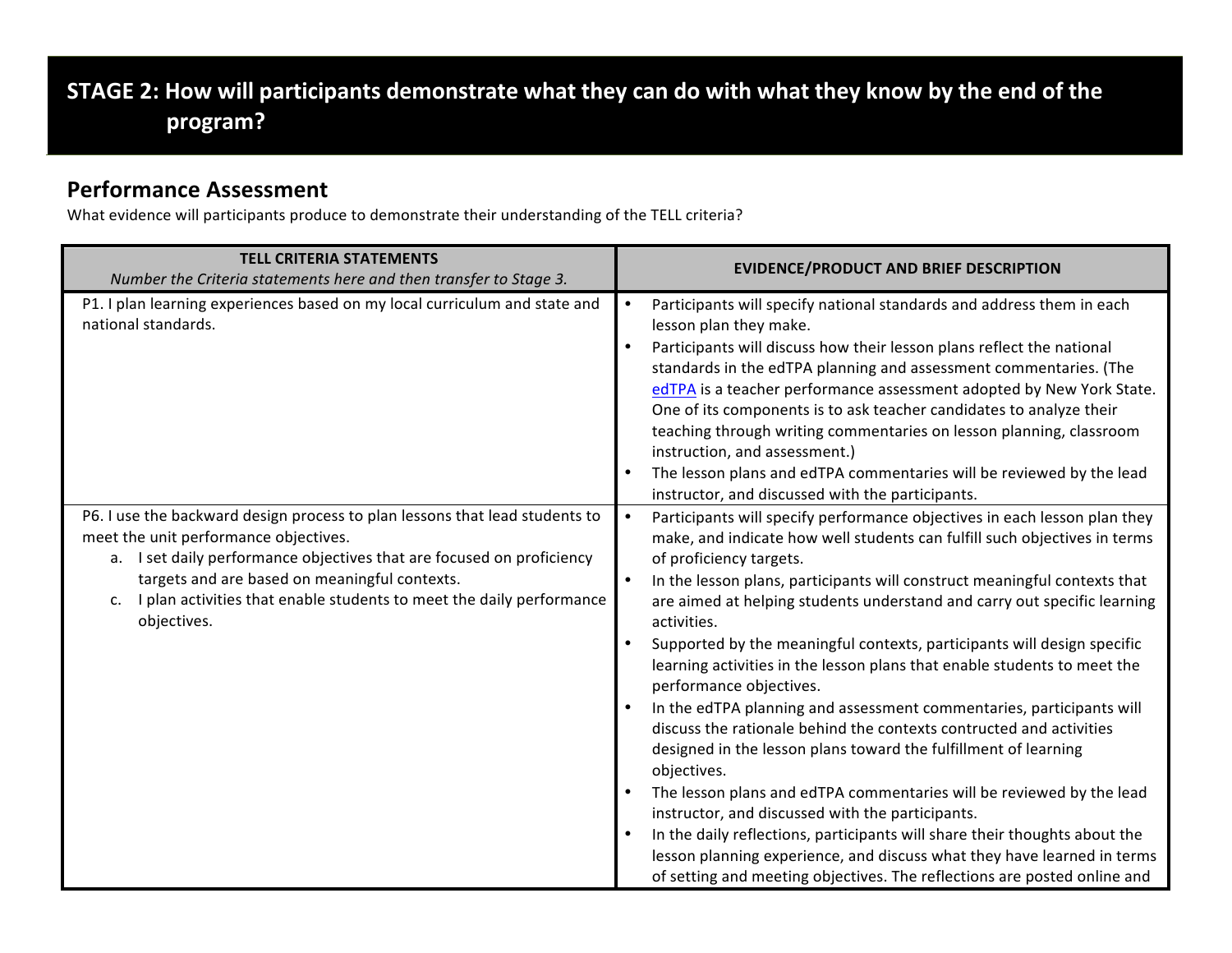| <b>TELL CRITERIA STATEMENTS</b><br>Number the Criteria statements here and then transfer to Stage 3.                                                                                                                                                                                                                                                                                                                                                                                                                                    | <b>EVIDENCE/PRODUCT AND BRIEF DESCRIPTION</b>                                                                                                                                                                                                                                                                                                                                                                                                                                                                                                                                                                                                                                                                                                                                                                                                                                                                                                                                                                                                                                                                                          |
|-----------------------------------------------------------------------------------------------------------------------------------------------------------------------------------------------------------------------------------------------------------------------------------------------------------------------------------------------------------------------------------------------------------------------------------------------------------------------------------------------------------------------------------------|----------------------------------------------------------------------------------------------------------------------------------------------------------------------------------------------------------------------------------------------------------------------------------------------------------------------------------------------------------------------------------------------------------------------------------------------------------------------------------------------------------------------------------------------------------------------------------------------------------------------------------------------------------------------------------------------------------------------------------------------------------------------------------------------------------------------------------------------------------------------------------------------------------------------------------------------------------------------------------------------------------------------------------------------------------------------------------------------------------------------------------------|
|                                                                                                                                                                                                                                                                                                                                                                                                                                                                                                                                         | can be viewed by the lead teacher and all the participants.                                                                                                                                                                                                                                                                                                                                                                                                                                                                                                                                                                                                                                                                                                                                                                                                                                                                                                                                                                                                                                                                            |
| LE4. I ensure that students receive comprehensible input.<br>a. I ensure that at least 90% of what I say and/or materials I share<br>with my students are in the target language.<br>c. I use a variety of strategies (e.g. visuals, concrete objects, hands-on<br>experiences) to make language comprehensible.<br>e. I frequently check for understanding in a variety of ways<br>throughout the lesson.<br>f. I consciously monitor how much I say in order to maximize student<br>opportunities to produce language in each lesson. | Participants will student-teach the lessons they plan. Their teaching will<br>be videotaped, so the amount of target language used will be<br>documented. The videos will also reveal strategies adopted by the<br>participants to make the input comprehensible and to check for<br>understanding afterwards.<br>$\bullet$<br>Clips of the videos will be played at the critique sessions that follow the<br>student teachings. Participants will present their thoughts about the<br>teaching performance, with regard to target language use,<br>comprehensible input, checking for understanding, etc. Participants will<br>discuss how to minimaize teacher talk and maximize student<br>opportunities to produce the target language.<br>Participants will also observe the student teachings conducted by their<br>colleagues in the real classroom, and submit observation reports to the<br>lead instructor that discuss such questions as target language use,<br>comprehensible input, and checking for understanding.<br>Participants will also analyze such aspects of teaching in the edTPA<br>instructional commentary. |
| LE5. I provide opportunities for my students to acquire language in                                                                                                                                                                                                                                                                                                                                                                                                                                                                     | Participants will include pair and group activities in each lesson plan they<br>$\bullet$                                                                                                                                                                                                                                                                                                                                                                                                                                                                                                                                                                                                                                                                                                                                                                                                                                                                                                                                                                                                                                              |
| meaningful contexts.                                                                                                                                                                                                                                                                                                                                                                                                                                                                                                                    | design.                                                                                                                                                                                                                                                                                                                                                                                                                                                                                                                                                                                                                                                                                                                                                                                                                                                                                                                                                                                                                                                                                                                                |
| b. My students engage in language learning opportunities anchored<br>in the modes of communication.                                                                                                                                                                                                                                                                                                                                                                                                                                     | $\bullet$<br>Participants will indicate in their lesson plans which activitiy reflects<br>which mode of communication.                                                                                                                                                                                                                                                                                                                                                                                                                                                                                                                                                                                                                                                                                                                                                                                                                                                                                                                                                                                                                 |
| d. My students engage daily in pair and/or small group activities.                                                                                                                                                                                                                                                                                                                                                                                                                                                                      | $\bullet$<br>The lessons will be videotaped and discussed at the following critique<br>sessions. Participants will identify the activities representing each mode<br>of communication and examine their effectiveness.                                                                                                                                                                                                                                                                                                                                                                                                                                                                                                                                                                                                                                                                                                                                                                                                                                                                                                                 |
|                                                                                                                                                                                                                                                                                                                                                                                                                                                                                                                                         | Participants will observe the student teachings and submit observation<br>reports that discuss such topics as three modes of communication, and<br>the variety of activity types (e.g., pair and group activities).                                                                                                                                                                                                                                                                                                                                                                                                                                                                                                                                                                                                                                                                                                                                                                                                                                                                                                                    |
|                                                                                                                                                                                                                                                                                                                                                                                                                                                                                                                                         | Participants will also submit edTPA instruction and assessment<br>commentaries that analyze how instruction engaged students in<br>developing communicative proficiency with a focus on modes of<br>communication, as well as the patterns of learning from this perspective.                                                                                                                                                                                                                                                                                                                                                                                                                                                                                                                                                                                                                                                                                                                                                                                                                                                          |
|                                                                                                                                                                                                                                                                                                                                                                                                                                                                                                                                         |                                                                                                                                                                                                                                                                                                                                                                                                                                                                                                                                                                                                                                                                                                                                                                                                                                                                                                                                                                                                                                                                                                                                        |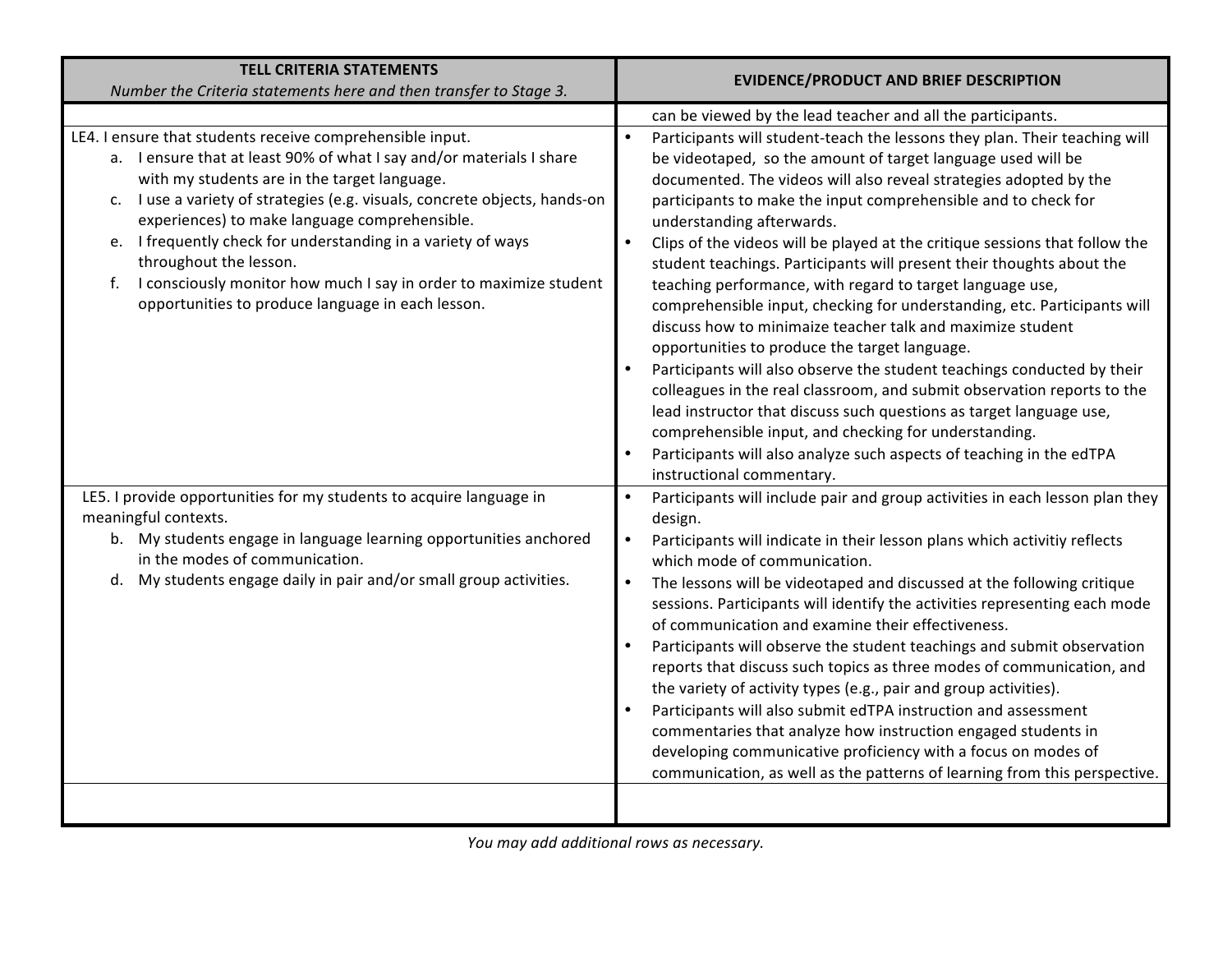### **Learning Experiences**

In this section, list the major learning experiences from the beginning through the end of your program. If your program has a component prior to the start of the program, include the major learning experiences for that portion of the program also. Complete the first column with the TELL criteria identified in Stage 1. In the second column, indicate the instructional topics that participants will need to know and the resources they will use in order to engage in the major learning experiences described in the third column. You may wish to consult the STELLA documents (on STARTALK website in early April 2014) for sample learning activities and resources.

| <b>TELL CRITERIA STATEMENTS</b><br>Participants can                                                  |                                                                  | <b>INSTRUCTIONAL TOPICS &amp; RESOURCES</b><br>Participants need to know<br>Participants will use                                                                                                      | <b>MAJOR LEARNING EXPERIENCES &amp; EVIDENCE</b><br>Participants will experience & demonstrate                                                                                                                                                                                                                                                                                                                                                                                                                                                                                                                                                                                                                                                                                                                                                                        |  |  |
|------------------------------------------------------------------------------------------------------|------------------------------------------------------------------|--------------------------------------------------------------------------------------------------------------------------------------------------------------------------------------------------------|-----------------------------------------------------------------------------------------------------------------------------------------------------------------------------------------------------------------------------------------------------------------------------------------------------------------------------------------------------------------------------------------------------------------------------------------------------------------------------------------------------------------------------------------------------------------------------------------------------------------------------------------------------------------------------------------------------------------------------------------------------------------------------------------------------------------------------------------------------------------------|--|--|
| Copy the TELL Criteria directly from Stage 2,<br>Column 1. Use one row for each statement.           |                                                                  | List the key concepts that participants need to<br>know to meet the TELL Criteria listed in the<br>previous column. Identify the major resources<br>participants will use to work with these concepts. | Describe the key learning experiences that<br>allow participants to demonstrate that they<br>can meet the stated TELL Criteria.                                                                                                                                                                                                                                                                                                                                                                                                                                                                                                                                                                                                                                                                                                                                       |  |  |
|                                                                                                      | Need to know                                                     | Will use                                                                                                                                                                                               |                                                                                                                                                                                                                                                                                                                                                                                                                                                                                                                                                                                                                                                                                                                                                                                                                                                                       |  |  |
| P1. I plan learning experiences based on my<br>local curriculum and state and national<br>standards. | National standards<br>5Cs<br>New York State<br>standards (edTPA) | Lesson plans<br>provided by the<br>lead instructors<br><b>ACTFL standards</b><br>$\bullet$<br>edTPA materials<br>$\bullet$                                                                             | Working in pairs, participants will match the<br>5Cs to the activities found in the lesson plans<br>that are provided by the lead instructors, in<br>order to determine which standards are being<br>addressed and how.<br>Participants will read the 5C-related questions<br>in the edTPA commentaries, and practice with<br>their partners answering the questions with<br>the lesson plans provided.<br>Working in groups, participants will develop<br>$\bullet$<br>the first stage of their own lesson plans to be<br>used for student teaching, incorporating at<br>least two of the 5Cs. (Participants will be<br>grouped together according to the sequence<br>of student teaching in the following weeks.<br>Participants who will student teach in close<br>sequence will be assigned to the same group,<br>in order for them to coordinate their lessons.) |  |  |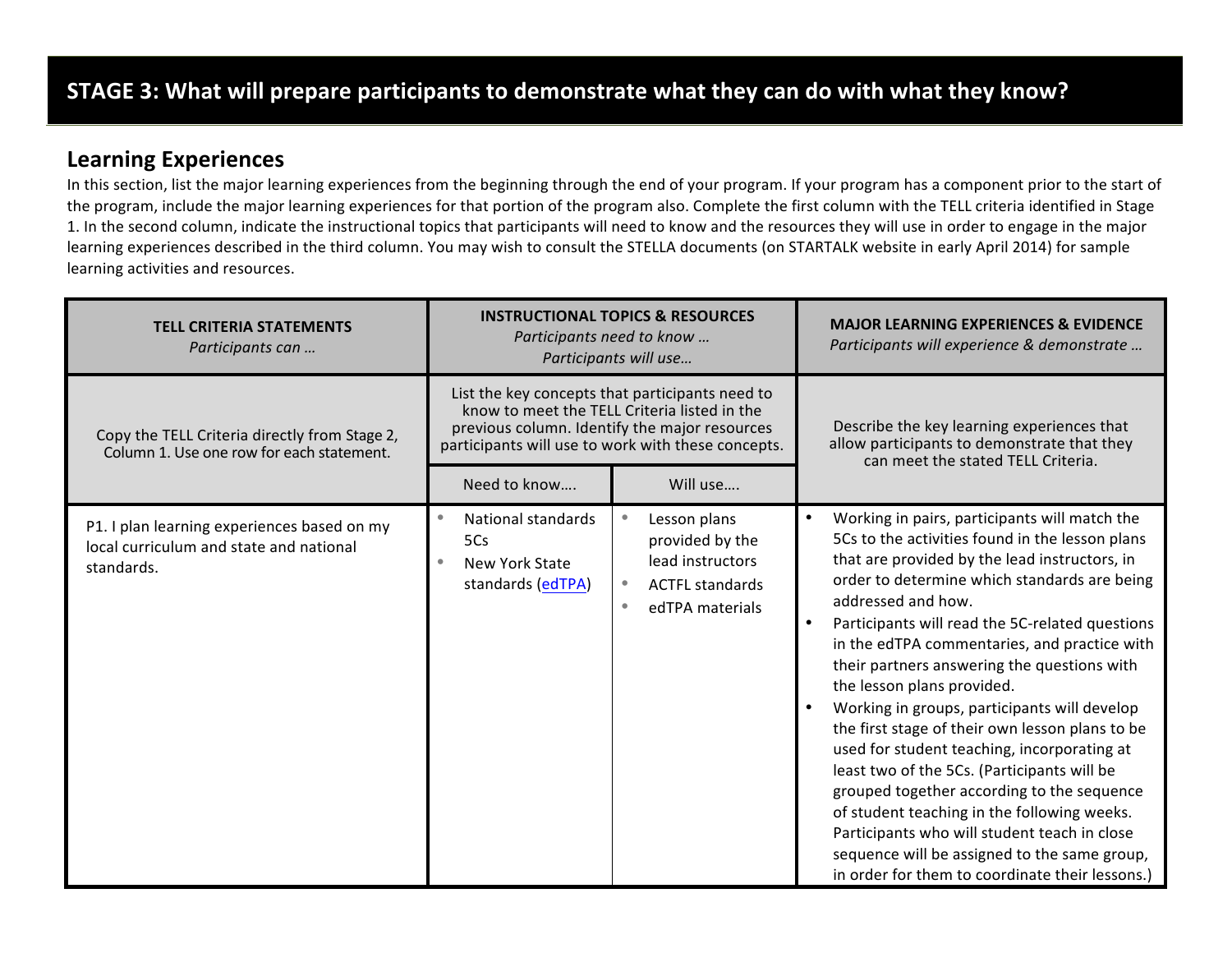| <b>TELL CRITERIA STATEMENTS</b><br>Participants can                                                                                                                                                                                                                                                                                               | <b>INSTRUCTIONAL TOPICS &amp; RESOURCES</b><br>Participants need to know<br>Participants will use                                |                                                                                                                                                                                                        | <b>MAJOR LEARNING EXPERIENCES &amp; EVIDENCE</b><br>Participants will experience & demonstrate                                                                                                                                                                                                                                                                                                                                                                                                                                                                                                                                                                                                                                                                                                                                                                                                                                                                                         |  |
|---------------------------------------------------------------------------------------------------------------------------------------------------------------------------------------------------------------------------------------------------------------------------------------------------------------------------------------------------|----------------------------------------------------------------------------------------------------------------------------------|--------------------------------------------------------------------------------------------------------------------------------------------------------------------------------------------------------|----------------------------------------------------------------------------------------------------------------------------------------------------------------------------------------------------------------------------------------------------------------------------------------------------------------------------------------------------------------------------------------------------------------------------------------------------------------------------------------------------------------------------------------------------------------------------------------------------------------------------------------------------------------------------------------------------------------------------------------------------------------------------------------------------------------------------------------------------------------------------------------------------------------------------------------------------------------------------------------|--|
| Copy the TELL Criteria directly from Stage 2,<br>Column 1. Use one row for each statement.                                                                                                                                                                                                                                                        |                                                                                                                                  | List the key concepts that participants need to<br>know to meet the TELL Criteria listed in the<br>previous column. Identify the major resources<br>participants will use to work with these concepts. | Describe the key learning experiences that<br>allow participants to demonstrate that they<br>can meet the stated TELL Criteria.                                                                                                                                                                                                                                                                                                                                                                                                                                                                                                                                                                                                                                                                                                                                                                                                                                                        |  |
|                                                                                                                                                                                                                                                                                                                                                   | Need to know                                                                                                                     | Will use                                                                                                                                                                                               |                                                                                                                                                                                                                                                                                                                                                                                                                                                                                                                                                                                                                                                                                                                                                                                                                                                                                                                                                                                        |  |
|                                                                                                                                                                                                                                                                                                                                                   |                                                                                                                                  |                                                                                                                                                                                                        | Participants will work with the lead instructor<br>on the 5C-related questions in the edTPA<br>commentaries, using their own lesson plans.                                                                                                                                                                                                                                                                                                                                                                                                                                                                                                                                                                                                                                                                                                                                                                                                                                             |  |
| P6. I use the backward design process to plan<br>lessons that lead students to meet the unit<br>performance objectives.<br>a. I set daily performance objectives that<br>are focused on proficiency targets and<br>are based on meaningful contexts.<br>I plan activities that enable students to<br>c.<br>meet the daily performance objectives. | Backward design<br>$\bullet$<br>Performance<br>$\bullet$<br>objectives<br>Proficiency targets<br>$\bullet$<br>Meaningful context | Lesson plans<br>$\bullet$<br>provided by lead<br>instructors<br><b>ACTFL proficiency</b><br>$\bullet$<br>guidelines<br>Materials related to<br>$\bullet$<br>proficiency-based<br>teaching              | Participants will work in pairs and analyze<br>lesson plans provided by the lead instructor<br>for evidence of backward design and<br>meaningful contexts.<br>$\bullet$<br>Participants will coordinate with members in<br>their assigned groups and develop<br>performance objectives for the lessons they<br>are going to teach.<br>Participants will work with their group<br>members and design activities that help<br>fulfilling the learning objective in a meaningful<br>context.<br>Participants will study the ACTFL proficiency<br>guidelines and discuss the characteristics of<br>proficiency at each level.<br>Participants will study the structures and<br>procedures of the Oral Proficiency Interviews.<br>They will watch a mock OPI, practice giving a<br>rating, and explain the reasons for giving such<br>a rating.<br>Based on their understanding of ACTFL<br>proficiency guidelines and OPI, participants<br>will refine the learning objectives established |  |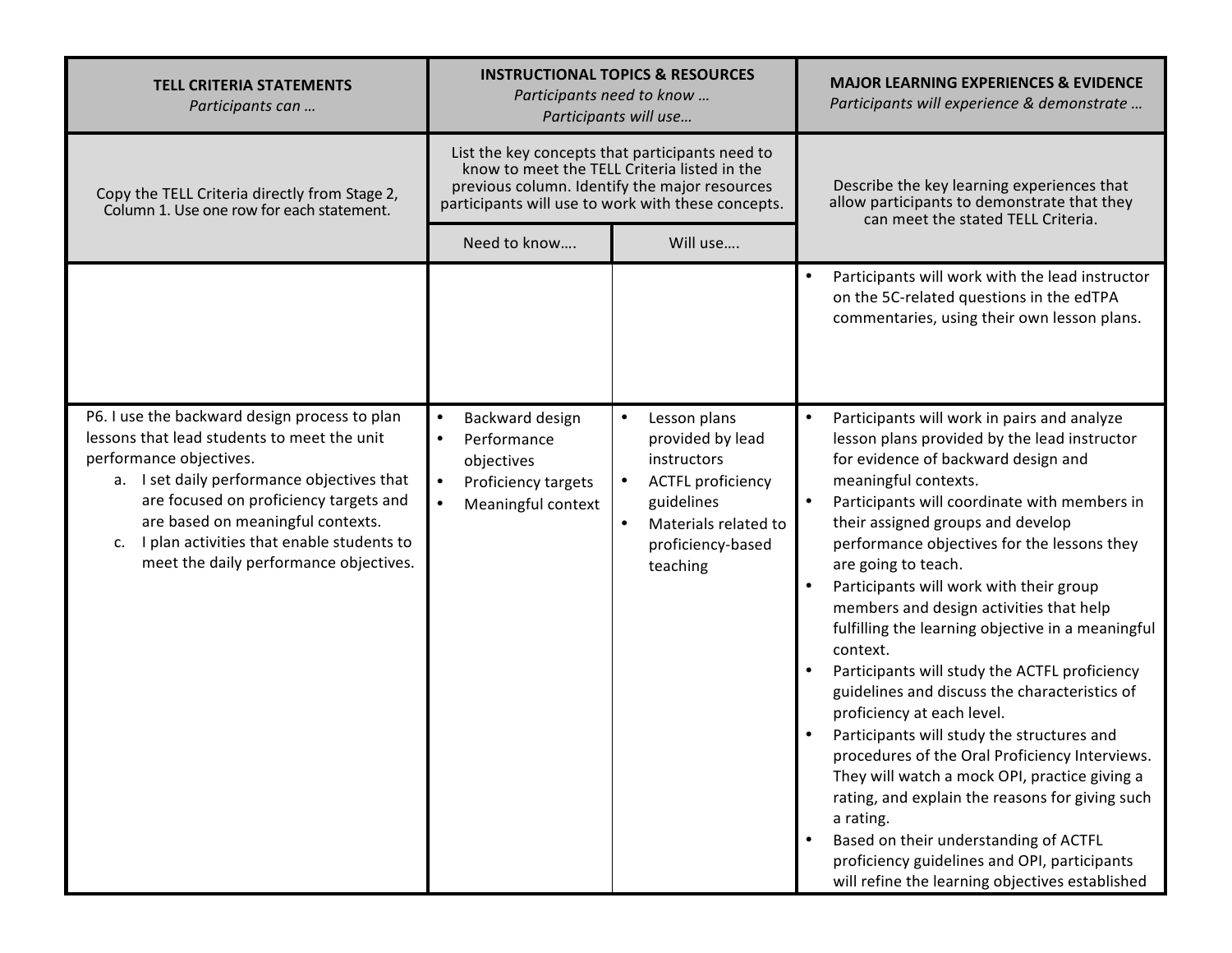| <b>TELL CRITERIA STATEMENTS</b><br>Participants can                                                                                                                                                                                                                                                                                                                                                                                                                                                                                                                |                                                                                            | <b>INSTRUCTIONAL TOPICS &amp; RESOURCES</b><br>Participants need to know<br>Participants will use                                                                                                      | <b>MAJOR LEARNING EXPERIENCES &amp; EVIDENCE</b><br>Participants will experience & demonstrate                                                                                                                                                                                                                                                                                                                                                                                                                                                                                                                                                                                                                                                                                                                                                                                                                                                                                                             |  |
|--------------------------------------------------------------------------------------------------------------------------------------------------------------------------------------------------------------------------------------------------------------------------------------------------------------------------------------------------------------------------------------------------------------------------------------------------------------------------------------------------------------------------------------------------------------------|--------------------------------------------------------------------------------------------|--------------------------------------------------------------------------------------------------------------------------------------------------------------------------------------------------------|------------------------------------------------------------------------------------------------------------------------------------------------------------------------------------------------------------------------------------------------------------------------------------------------------------------------------------------------------------------------------------------------------------------------------------------------------------------------------------------------------------------------------------------------------------------------------------------------------------------------------------------------------------------------------------------------------------------------------------------------------------------------------------------------------------------------------------------------------------------------------------------------------------------------------------------------------------------------------------------------------------|--|
| Copy the TELL Criteria directly from Stage 2,<br>Column 1. Use one row for each statement.                                                                                                                                                                                                                                                                                                                                                                                                                                                                         |                                                                                            | List the key concepts that participants need to<br>know to meet the TELL Criteria listed in the<br>previous column. Identify the major resources<br>participants will use to work with these concepts. | Describe the key learning experiences that<br>allow participants to demonstrate that they<br>can meet the stated TELL Criteria.                                                                                                                                                                                                                                                                                                                                                                                                                                                                                                                                                                                                                                                                                                                                                                                                                                                                            |  |
|                                                                                                                                                                                                                                                                                                                                                                                                                                                                                                                                                                    | Need to know                                                                               | Will use                                                                                                                                                                                               |                                                                                                                                                                                                                                                                                                                                                                                                                                                                                                                                                                                                                                                                                                                                                                                                                                                                                                                                                                                                            |  |
|                                                                                                                                                                                                                                                                                                                                                                                                                                                                                                                                                                    |                                                                                            |                                                                                                                                                                                                        | in their lesson plans, as well as activities<br>leading toward such objectives, to make sure<br>that the objectivies would match the<br>proficiency targets and that the activities<br>would help moving students' performance to<br>a higher proficiency level.<br>Participants will work with the lead instructor<br>$\bullet$<br>on the related questions in the edTPA<br>commentaries, using their own lesson plans.                                                                                                                                                                                                                                                                                                                                                                                                                                                                                                                                                                                   |  |
| LE4. I ensure that students receive<br>comprehensible input.<br>a. I ensure that at least 90% of what I say<br>and/or materials I share with my<br>students are in the target language.<br>I use a variety of strategies (e.g. visuals,<br>c.<br>concrete objects, hands-on<br>experiences) to make language<br>comprehensible.<br>e. I frequently check for understanding in<br>a variety of ways throughout the<br>lesson.<br>I consciously monitor how much I say in<br>f.<br>order to maximize student<br>opportunities to produce language in<br>each lesson. | Target language<br>use<br>Comprehensible<br>$\bullet$<br>input<br>Checking for<br>learning | <b>STARTALK videos</b><br>$\bullet$<br>Lesson plans made<br>$\bullet$<br>by participants                                                                                                               | Participants will watch a video clip featuring a<br>$\bullet$<br>novice-level foreign language (Swahili) class.<br>No captions are provided. Participants will<br>discuss how much Swahili they have learned<br>from this short lesson, and list strategies that<br>were used by the instructor in the video clip<br>that helped them comprehend Swahili<br>instructions and learn the Swahili expressions.<br>Participants will summarize actions taken by<br>the instructor in the video clip that<br>demonstrated efforts made to check for<br>learning among the students in the class.<br>The lead instructor will demonstrate an<br>activity in Chinese, illustrating the use of<br>target language and comprehensible input,<br>while participants will pretend to be students<br>in this Chinese class. Participants will discuss<br>afterwards the effectiveness of the strategies.<br>Working in groups, participants will choose an<br>$\bullet$<br>activity that they designed in their lesson |  |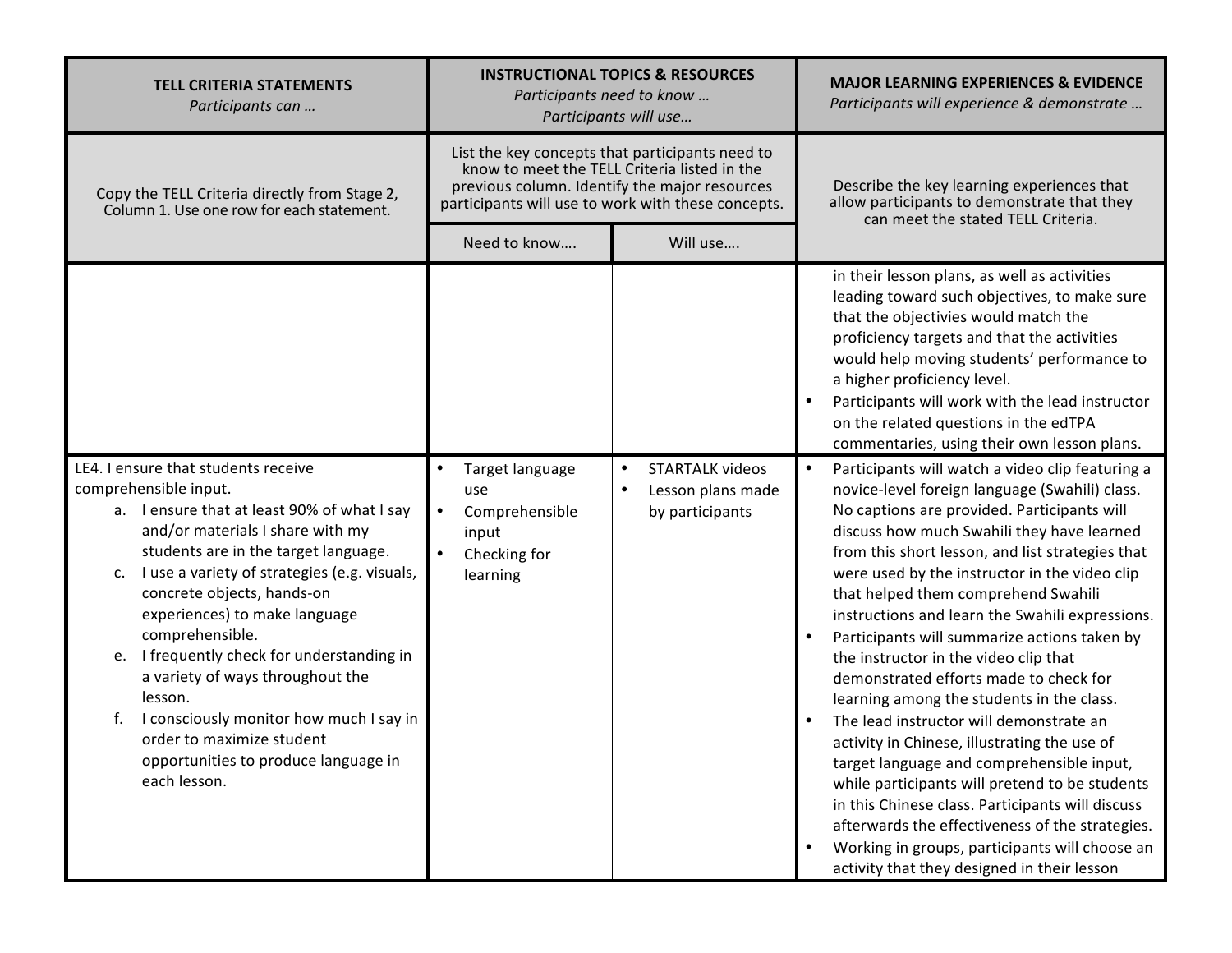| <b>TELL CRITERIA STATEMENTS</b><br>Participants can                                                                                                                                                                                                                            |                                                              | <b>INSTRUCTIONAL TOPICS &amp; RESOURCES</b><br>Participants need to know<br>Participants will use                                                                                                      | <b>MAJOR LEARNING EXPERIENCES &amp; EVIDENCE</b><br>Participants will experience & demonstrate                                                                                                                                                                                                                                                                                                                                                                                                                                                                                                                                                                                                 |  |  |
|--------------------------------------------------------------------------------------------------------------------------------------------------------------------------------------------------------------------------------------------------------------------------------|--------------------------------------------------------------|--------------------------------------------------------------------------------------------------------------------------------------------------------------------------------------------------------|------------------------------------------------------------------------------------------------------------------------------------------------------------------------------------------------------------------------------------------------------------------------------------------------------------------------------------------------------------------------------------------------------------------------------------------------------------------------------------------------------------------------------------------------------------------------------------------------------------------------------------------------------------------------------------------------|--|--|
| Copy the TELL Criteria directly from Stage 2,<br>Column 1. Use one row for each statement.                                                                                                                                                                                     |                                                              | List the key concepts that participants need to<br>know to meet the TELL Criteria listed in the<br>previous column. Identify the major resources<br>participants will use to work with these concepts. | Describe the key learning experiences that<br>allow participants to demonstrate that they<br>can meet the stated TELL Criteria.                                                                                                                                                                                                                                                                                                                                                                                                                                                                                                                                                                |  |  |
|                                                                                                                                                                                                                                                                                | Need to know                                                 | Will use                                                                                                                                                                                               |                                                                                                                                                                                                                                                                                                                                                                                                                                                                                                                                                                                                                                                                                                |  |  |
|                                                                                                                                                                                                                                                                                |                                                              |                                                                                                                                                                                                        | plans, and demonstrate teaching that activity<br>in the target language, making use of<br>comprehensible input. During the<br>demonstration, the audience will monitor the<br>target language used by the teacher, and<br>check if the teacher has maximized the<br>opportunities for students to demonstrate<br>what they can do. Discussions will be held<br>after each demonstration.<br>Using the teaching demonstrations,<br>$\bullet$<br>participants will practice writing edTPA<br>instructional commentaries to analyze the<br>effectiveness of the teaching strategies.                                                                                                              |  |  |
| LE5. I provide opportunities for my students to<br>acquire language in meaningful contexts.<br>b. My students engage in language<br>learning opportunities anchored in the<br>modes of communication.<br>d. My students engage daily in pair and/or<br>small group activities. | Meaningful context<br>$\bullet$<br>Modes of<br>communication | ACTFL/P21 Skills<br>$\bullet$<br>Map<br>Annenberg videos<br>$\bullet$                                                                                                                                  | Participants will characterize meaningful<br>$\bullet$<br>contexts by examining assessment tasks given<br>in the ACTFL/P21 Skills Map. Participants will<br>also identify modes of communication<br>involved in those tasks.<br>Participants will watch part of an Annenberg<br>video (a Japanese class) and discuss how a<br>meaningful context was constructed in target<br>language.<br>Participants will watch a clip of another<br>Annenberg video (a Spanish class) and<br>indentify modes of communication employed<br>in the assessment tasks. They will also discuss<br>how the tasks demonstrated a mixture of pair<br>and group activities.<br>Participants will create or refine a |  |  |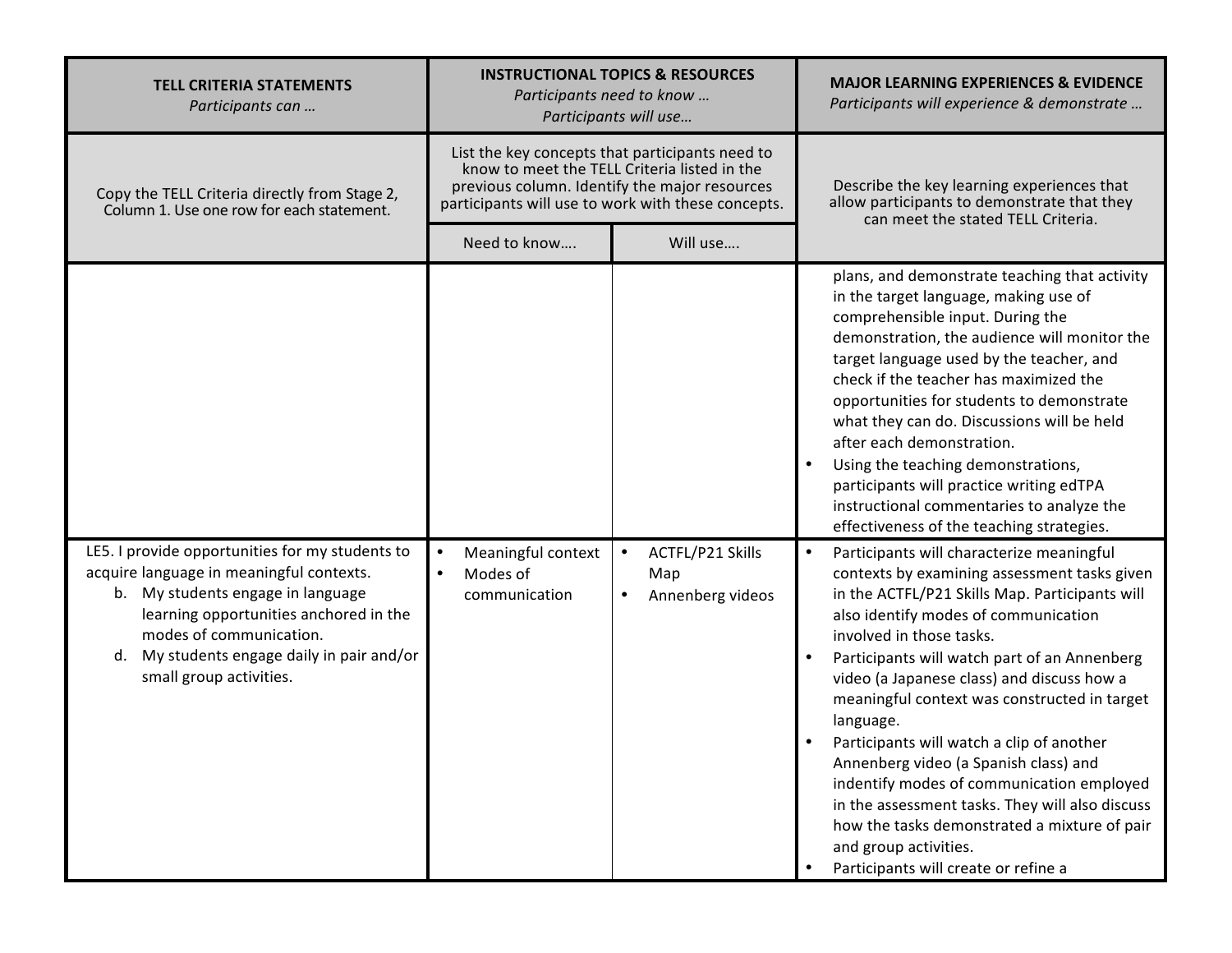| <b>TELL CRITERIA STATEMENTS</b><br>Participants can                                        |                                                    | <b>INSTRUCTIONAL TOPICS &amp; RESOURCES</b><br>Participants need to know<br>Participants will use                                                | <b>MAJOR LEARNING EXPERIENCES &amp; EVIDENCE</b><br>Participants will experience & demonstrate                                                                                                                                                                                                            |  |
|--------------------------------------------------------------------------------------------|----------------------------------------------------|--------------------------------------------------------------------------------------------------------------------------------------------------|-----------------------------------------------------------------------------------------------------------------------------------------------------------------------------------------------------------------------------------------------------------------------------------------------------------|--|
| Copy the TELL Criteria directly from Stage 2,<br>Column 1. Use one row for each statement. | participants will use to work with these concepts. | List the key concepts that participants need to<br>know to meet the TELL Criteria listed in the<br>previous column. Identify the major resources | Describe the key learning experiences that<br>allow participants to demonstrate that they<br>can meet the stated TELL Criteria.                                                                                                                                                                           |  |
|                                                                                            | Need to know                                       | Will use                                                                                                                                         |                                                                                                                                                                                                                                                                                                           |  |
|                                                                                            |                                                    |                                                                                                                                                  | performance-based task in their lesson plans<br>that features three modes of communication<br>and achieves the learning objectives in the<br>lessons.<br>Using the tasks created in the lesson plans,<br>participants will practice writing edTPA<br>assessment commentaries with the lead<br>instructor. |  |

*You may add additional rows as necessary.* 

### **Micro-teaching/Practicum**

Will the participants engage in a micro-teaching or practicum experience? If yes, describe the teaching experience that your participants will complete.

Each participant will be assigned to student-teach one or two 50-minute lessons to actual high school students enrolled in the STARTALK student program at Hunter College. As a preparation, participants will conduct micro-teaching sessions (a 15-minute rehearsal) using their peers as students. They will receive feedback from the lead instructor and their peers. The student-taught lessons will be videotaped. Afterwards, the lead instructor and the peers will play the videos and discuss the teaching at a critique session, together with the student-teachers featured in the videos. After the critique sessions, the studentteachers will write reflections on how to improve teaching in the future.

### **Program Outline and Schedule**

Will participants be expected to do anything prior to the start of the onsite program? If yes, explain what they will do. How will the those learning experiences support the onsite experiences?

Participants who are enrolled in the graduate courses will receive the syllabi before the start of the onsite program. Those participants will be encouraged to read the materials listed in the syllabi, which provide the background knowledge and information they would need for completing the coursework beyond the regular activities that will be conducted during the onsite program.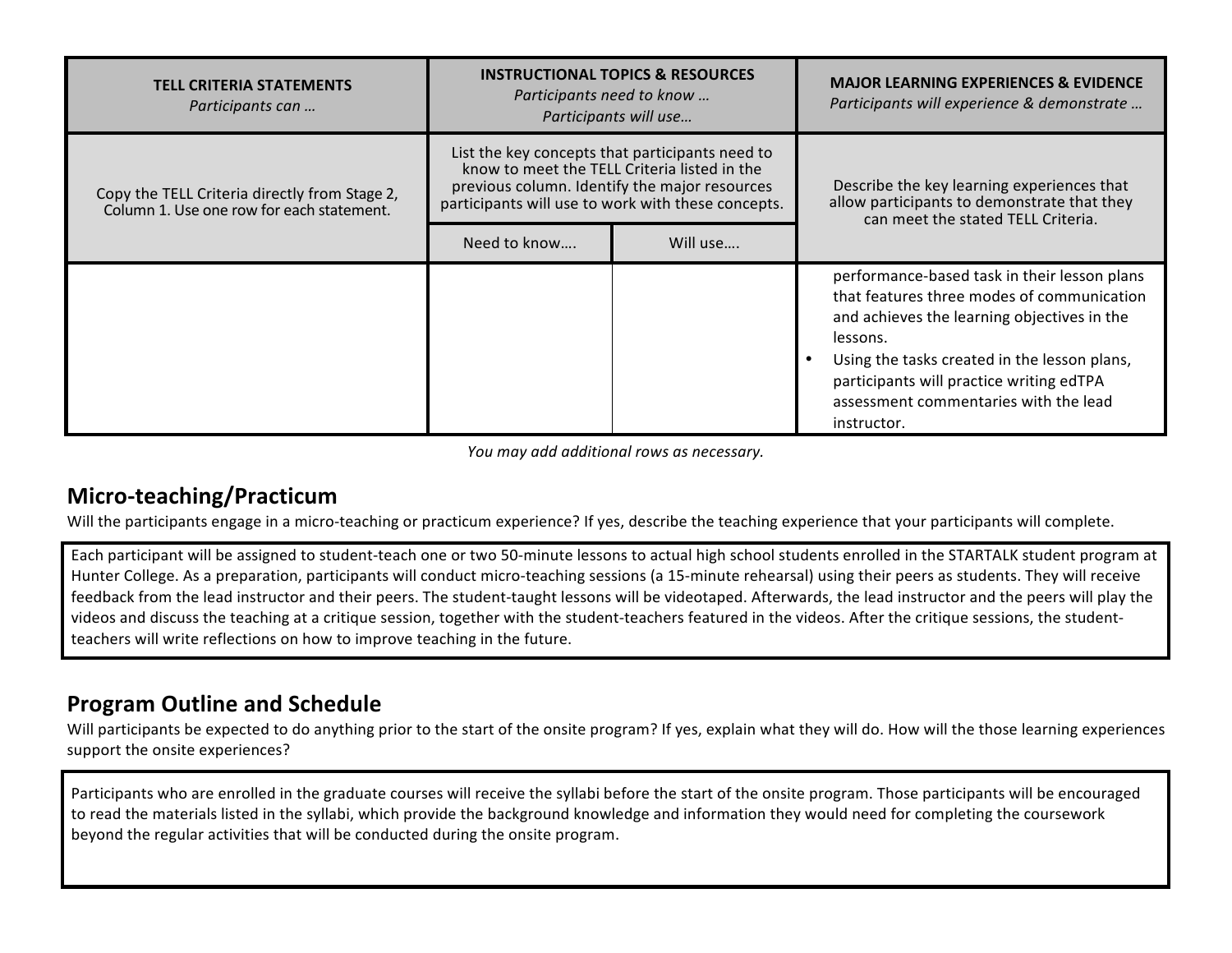What is the agenda for any days prior to the start of the program? What is the agenda each day during the program?

| <b>TIMELINE</b>                                                                                                | <b>INSTRUCTIONAL TOPICS</b>                                                                                                                                                                                                                                                                                                                                                                                                                                                                                                                                         |
|----------------------------------------------------------------------------------------------------------------|---------------------------------------------------------------------------------------------------------------------------------------------------------------------------------------------------------------------------------------------------------------------------------------------------------------------------------------------------------------------------------------------------------------------------------------------------------------------------------------------------------------------------------------------------------------------|
| June 23, 9:00am - 3:00pm<br>Task-based online teaching workshop                                                | <b>Blended learning</b><br>$\bullet$<br>Real world tasks<br>$\bullet$<br>Using web-based live classroom to teach Chinese<br>$\bullet$                                                                                                                                                                                                                                                                                                                                                                                                                               |
| June 24 - 26, 9:00am - 3:00pm<br>Preparation workshop on STARTALK-endorsed principles of effective<br>teaching | Day 1<br>Backward design<br>$\bullet$<br>National standards and NYS standards (edTPA)<br>$\bullet$<br>Performance assessment and three modes of communication<br>$\bullet$<br>edTPA clinic<br>$\bullet$<br>Day 2<br>Meaningful context<br>$\bullet$<br>Lesson planning practicum<br>$\bullet$<br>edTPA clinic<br>$\bullet$<br>Day 3<br>Target language use and comprehensible input<br>$\bullet$<br>Checking for learning<br>$\bullet$<br>Teaching demonstration/rehearsal<br>$\bullet$<br>Structured/focused observation<br>$\bullet$<br>edTPA clinic<br>$\bullet$ |
| July $3 - 5$ , 9:00am $- 4:00$ pm<br>Seminar on proficiency-based teaching and learning                        | Day 1<br>Introduction to language text/passage level typology (ACTFL and ILR<br>proficiency scales)<br>Teaching for higher proficiency via text/passage levels with examples<br>$\bullet$<br>Day 2<br>Addressing the issues for teaching each level using authentic materials<br>$\bullet$<br>Best practices for teaching through interpretive, interpersonal, and<br>$\bullet$<br>presentational modes                                                                                                                                                             |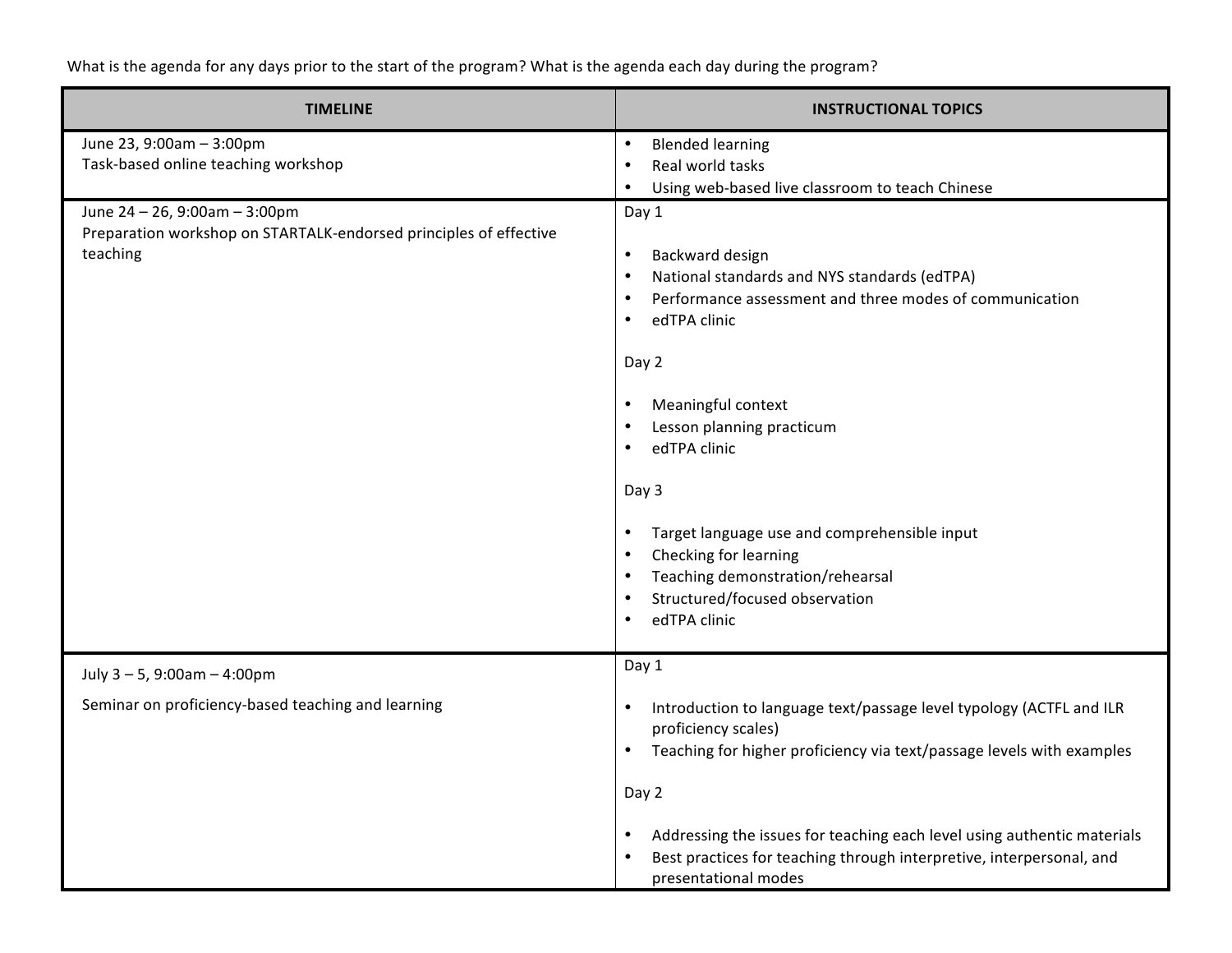| <b>TIMELINE</b>                                                                                                                                                                                                                                                                                                                                                                                          | <b>INSTRUCTIONAL TOPICS</b>                                                                                                                                                                                                                                                                    |
|----------------------------------------------------------------------------------------------------------------------------------------------------------------------------------------------------------------------------------------------------------------------------------------------------------------------------------------------------------------------------------------------------------|------------------------------------------------------------------------------------------------------------------------------------------------------------------------------------------------------------------------------------------------------------------------------------------------|
|                                                                                                                                                                                                                                                                                                                                                                                                          | Day 3<br>Reflective learning/experiential learning: reinforcement for motivating<br>learning with FLO (Foreign Learning Objectives) topics<br>Hybrid and fully online approaches to the 5P's - presentation, practice,<br>$\bullet$<br>production, posting, and participation                  |
| June 27 to July 29: Face-to-face session (Monday - Thursday)                                                                                                                                                                                                                                                                                                                                             |                                                                                                                                                                                                                                                                                                |
| Implementation of STARTALK principles in the classroom<br>9:00-9:50am - class observation<br>10:00-10:50am - class observation/student-teaching<br>$10:50-11:30$ am - lunch<br>11:30-12:00pm - critique<br>12:10-1:00pm - student teaching<br>$1:10-2:00$ pm - tutoring<br>2:10-3:00pm - class observation/critique and microteaching<br>June 27 to July 29: Online session (Fridays, flexible schedule) | Using the target language to create comprehensible input<br>Controling teacher talk<br>Checking for learning<br>Providing feedback<br>Reflecting on teaching performance and revising lesson plans<br>Working on edTPA commentaries                                                            |
| Implementation of STARTALK principles in virtual learning environment<br>Participants teach tutoring sessions to high school students enrolled in the<br>STARTALK student program. Each high school student will receive two hours<br>of online tutoring daily.                                                                                                                                          | Identifying learning objectives in the tutoring plans<br>Creating meaningful context in the tutoring plans<br>Maintaining target language use throughout the tutoring sessions<br>$\bullet$<br>Checking students' learning and assessing students' performance via<br>$\bullet$<br>online mode |
| <b>July 30:</b><br>End of summer program celebration                                                                                                                                                                                                                                                                                                                                                     | Participants celebrate with high school students<br>$\bullet$                                                                                                                                                                                                                                  |
| Fall 2015 - September to December (optional)                                                                                                                                                                                                                                                                                                                                                             | Participants take CHIN701 and/or CHIN703 toward certification                                                                                                                                                                                                                                  |

You may add additional rows as necessary.